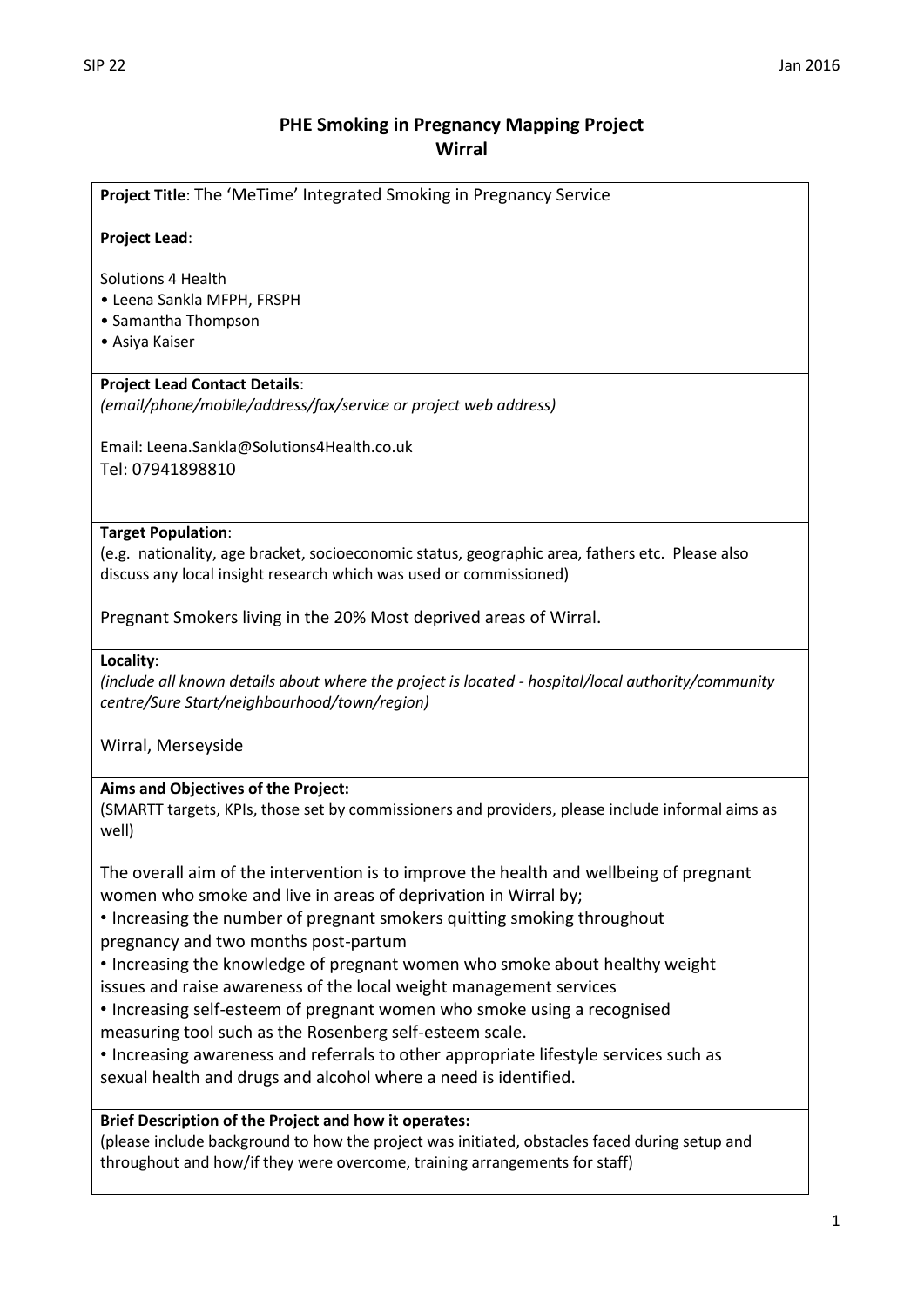The Integrated model of smoking cessation in pregnancy is aimed at targeting pregnant smokers in the 20% most deprived areas of Wirral. The idea of the programme is to help them with quitting smoking along with increasing their self-esteem and self-management skills in order for them to manage their own quit attempt and lifestyle after intervention completion. The free 12-week course is delivered for an hour and a half each week at venues central to areas of deprivation and transport is provided to and from the group should it be required. Each session is split in to two parts; Section A and Section B, and a resource table featuring leaflets for numerous helpful agencies is always on display. Section A is constant throughout the course and focuses on providing weekly smoking cessation support. Nicotine Replacement products are explained and given, free of charge, as a treatment choice to the women should they wish to use them. Weekly guidance and carbon monoxide readings are also given in this section. Section B is where

we deliver our self-management and public health topics. These included;

Week 1 – An Introduction to quitting smoking

Week 2 – Social Influence and Support systems

Week 3 – Stress & Finance

Week 4 –Healthy Eating

Week 5 – Cookery Class

Week 6 – Exercise

Week 7 – Breast Feeding & Post Natal Depression

Week 8 – Careers & Job Prospects

Week 10 – Massage

Week 12 – Relapse Prevention, looking forward & Baby Shower

High street gift voucher incentives were provided at 4, 8 and 12 week quit in order to encourage the women to return for their CO readings. Home Visits are also offered to women as an alternative and a condensed version of the sessions are offered as a one-one.

### **Outcomes:**

*(provide baseline, please also include formal and informal outcomes - e.g. a drop in the number of pregnant smokers, changing attitudes amongst clinical staff,)*

|                  | 2012 / 2013 | 2013 / 2014 | 2014 / 2015 | 2015 / 2016<br>(*April - Dec) |
|------------------|-------------|-------------|-------------|-------------------------------|
| <b>Total QDS</b> | 112         | 153         | 168         | 130                           |
| 4 week quits     | 60          | 92          | 80          | 67                            |
| 4 week           | 54%         | 60%         | 48%         | 52%                           |
| conversion rate  |             |             |             |                               |
| 12 week quits    | 46          | 64          | 53          | 61                            |
| 12 week          | 42%         | 42%         | 32%         | 47%                           |
| conversion rate  |             |             |             |                               |

### **Relationship to current evidence base:**

(in particular which evidence was drawn on during the project design?)

| <b>Evidence base</b>                      | <b>Relationship to service</b>          |
|-------------------------------------------|-----------------------------------------|
| Local authority commissioners and stop    | Since we started our Me Time service in |
| smoking services should ensure that there | November 2011 we have constantly        |
| is sufficient expertise available to meet | evaluated the service. Throughout the   |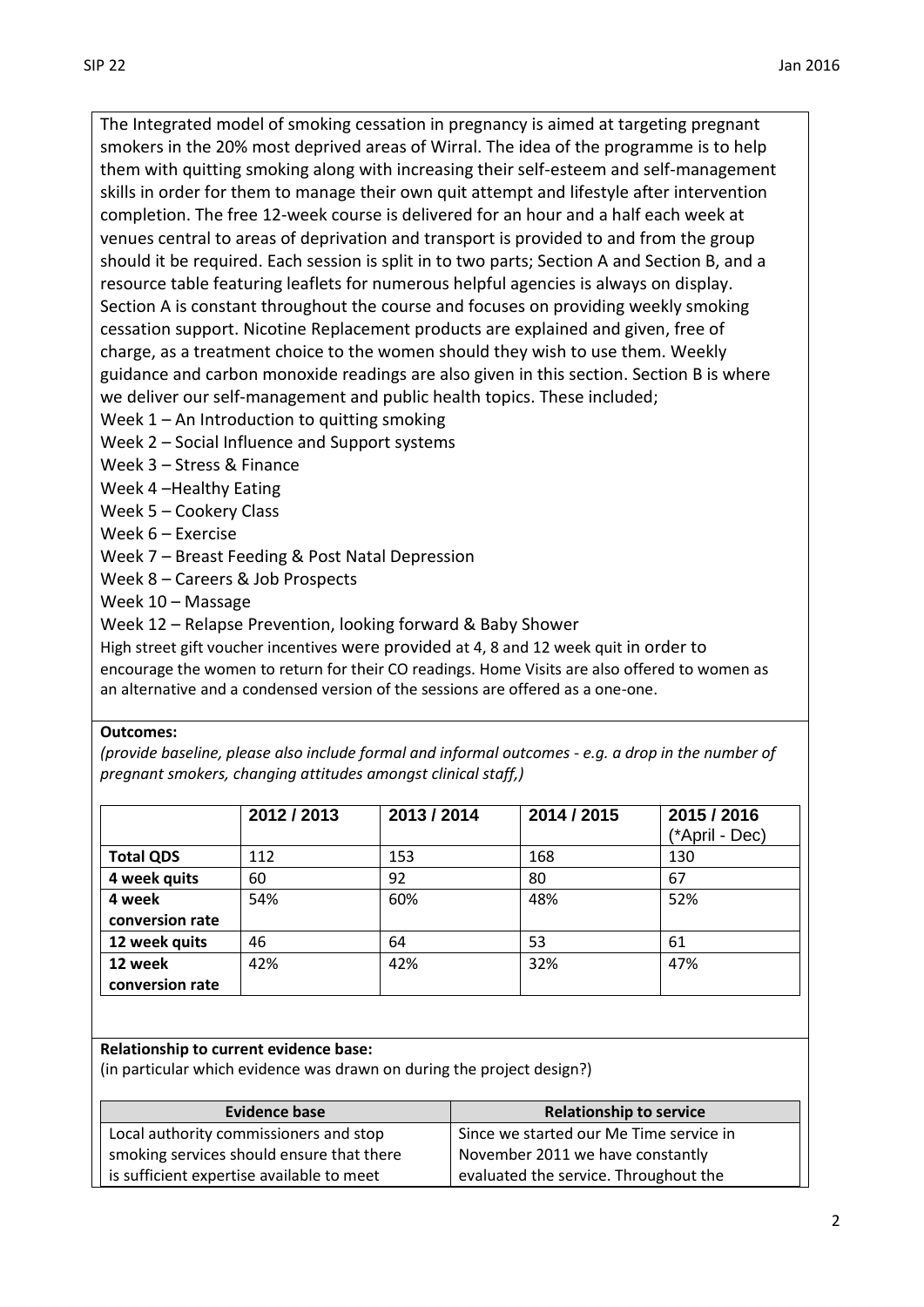| the needs of all pregnant smokers.        | year of 2011/2012 the group participants         |
|-------------------------------------------|--------------------------------------------------|
| Women should be involved in the           | were asked to evaluate each session.             |
| development of services, and health and   | From this we were able to see that some          |
| wellbeing boards should review whether    | of the original sessions including 'Body         |
| their needs are being met as part of the  | image', 'Feeling Down and Depressed' and         |
| joint strategic need assessment.          | 'Triggers: Tiredness, Lethargy and Pain' were    |
| Smoking in Pregnancy - A Call to Action   | not responded to as well as we had hoped.        |
|                                           | Therefore, we tried some new sessions            |
|                                           | throughout 2013/2014 and again, these            |
|                                           |                                                  |
|                                           | sessions were evaluated. It was through this     |
|                                           | process of trial and error that we finally       |
|                                           | developed the current manual as it stands        |
|                                           | today.                                           |
| Local authority commissioners should      | Upon receiving our referrals, we would contact   |
| include a requirement in service          | the pregnant women within 24 hours. Initial      |
| specifications that all women are phoned  | contact would be through a text message          |
| by the local stop smoking service within  | introduction to let the women know that we       |
| one working day (24 hours) of receiving a | would be calling within 10 minutes. This         |
| referral and seen within one week.        | allowed them to know who we were prior to        |
| Smoking in Pregnancy - A Call to Action   | contact as we found some women were not          |
|                                           | answering phone calls they did not know.         |
|                                           | Upon initial contact to our referrals we aimed   |
|                                           | to have a very friendly and motivational         |
|                                           | conversation with the woman to build this        |
|                                           | rapport and offer an initial home visit          |
|                                           | introduction before the group has begun. We      |
|                                           | were hoping this would reassure them and         |
|                                           | allow them to feel less anxious about            |
|                                           | attending. From this point they then had our     |
|                                           | contact details should they wish to call or text |
|                                           | at any time.                                     |
| Local stop smoking services should offer  | The Me Time pregnancy service is a very          |
| intensive support programmes for          | intensive support system for women               |
| pregnant smokers up to the point of       | quitting smoking throughout pregnancy.           |
|                                           | Specialist advisors offer tailored support       |
| delivery and up to two months postpartum  | for each pregnant woman who signs up to          |
| (or longer if appropriate to              |                                                  |
| prevent relapse).                         | the programme based on their needs and           |
| Smoking in Pregnancy - A Call to Action   | requirements. Constant contact is made           |
|                                           | throughout the 12 week programme                 |
|                                           | through a variety of Text messages, phone        |
|                                           | calls, home visits, group sessions, social       |
|                                           | media and Whatsapp. In 2015/2016 we              |
|                                           | developed a relapse prevention element           |
|                                           | to the service whereby once a service user       |
|                                           | has completed the 12 week programme              |
|                                           | smoke free they are automatically entered        |
|                                           | in to monthly correspondence with their          |
|                                           | advisor followed by a 38 week and 2              |
|                                           | month post-partum home visit.                    |
| This intervention should be provided by   | All of our staff are trained to Level 3          |
| trained staff and be adequately resourced | Specialist NCSCT Smoking in Pregnancy.           |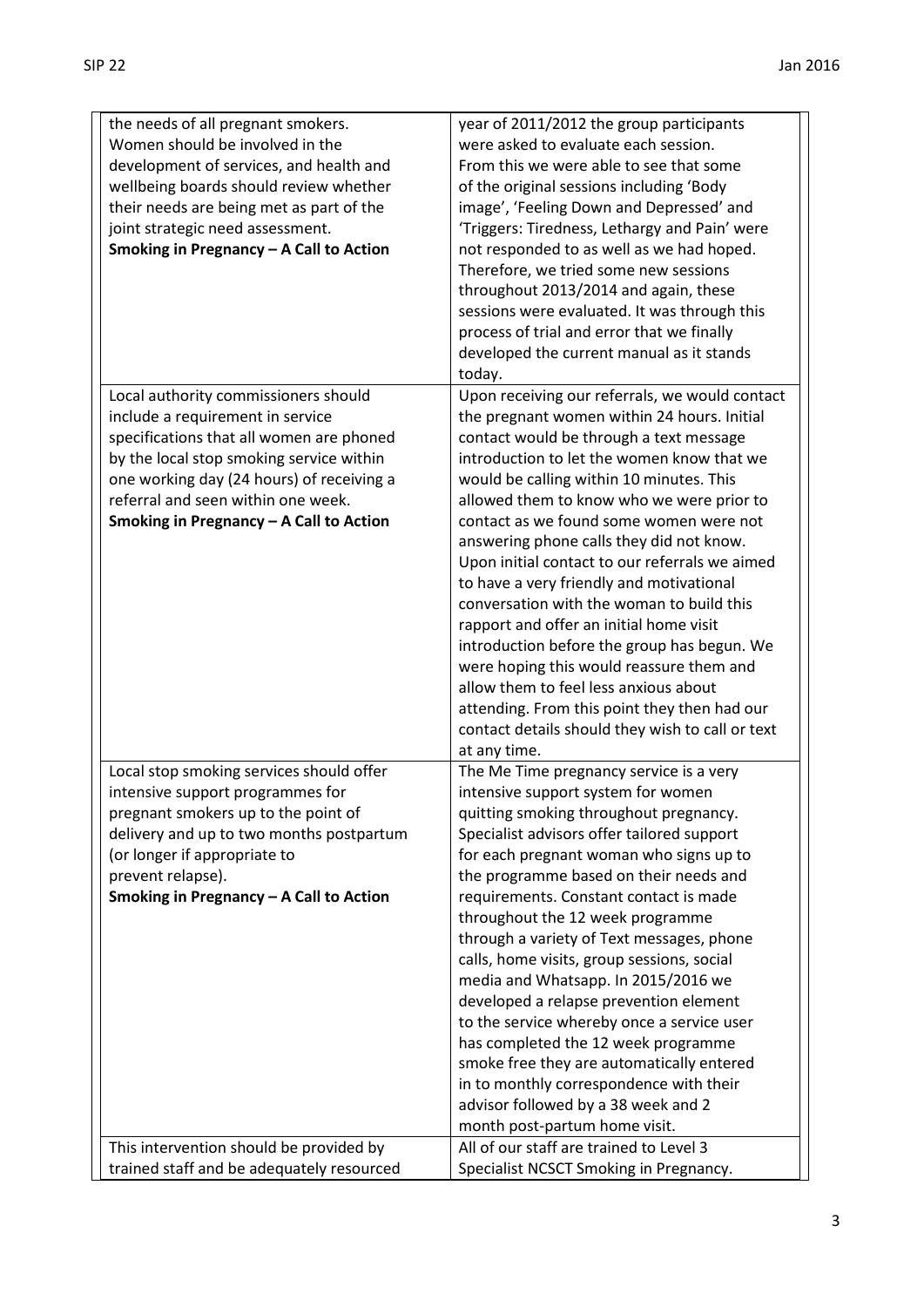| by local authority commissioners.             | They also have specialist training on the                          |
|-----------------------------------------------|--------------------------------------------------------------------|
| Smoking in Pregnancy - A Call to Action       | Me Time pregnancy service.                                         |
| Local authorities and the NHS should          | All women were offered a variety of NRT                            |
| follow the NICE smoking in pregnancy          | via direct supply with the only exclusions                         |
| guidance on NRT provision, taking into        | being 24 hour patches and liquorice gum.                           |
| account the update to the NICE guidance       | Women were also offered combination                                |
| which is expected by 2014. NICE PH26          | therapy.                                                           |
| Ensure services are delivered in an           | From the moment the women first walk in to                         |
| impartial, client-centred manner. They        | the group we aim to create a friendly and                          |
| should be sensitive to the difficult          | welcoming environment. We have a range of                          |
| circumstances many women who smoke            | refreshments available for them women to                           |
| find themselves in. They should also take     | have throughout each session and take the                          |
| into account other sociodemographic           | time to get to know them individually. We                          |
| factors such as age and ethnicity and         | have the radio on very lightly in the                              |
| ensure provision is culturally relevant. This | background of the groups. This is something                        |
| includes making it clear how women who        | we have started this year as it provides some                      |
| are non-English speakers can access and       | background noise for women when they are                           |
| use interpreting services                     | waiting for the group to start and makes the                       |
|                                               | atmosphere more inviting. We also allow                            |
|                                               | time for the women to have a chat and a                            |
|                                               | catch up after the session has finished                            |
|                                               | encouraging group bonding. It has been lovely                      |
|                                               | to see strong friendships and support systems                      |
|                                               | being made and to see first time mums be                           |
|                                               | reassured from second time mums within the                         |
|                                               | group. These girls may not have anyone else                        |
|                                               | they can talk to or receive support from                           |
|                                               | outside the group and it is very heartwarming                      |
|                                               | to see some of the women guide the first time                      |
|                                               |                                                                    |
|                                               | mums through some challenging times<br>throughout their pregnancy. |
|                                               |                                                                    |
|                                               | As a company, we have many multilingual                            |
|                                               | advisors on hand to offer translation to                           |
|                                               | any service users who may require this.                            |
| Involve these women in the planning and       | Before the Me Time service started we                              |
| development of services NICE PH26             | looked in to Social Marketing research                             |
|                                               | around Smoking in Pregnancy whereby 4                              |
|                                               | different leaflets were developed. We set                          |
|                                               | up a Pregnancy focus group and invited                             |
|                                               | pregnant smokers from our areas of                                 |
|                                               | deprivation. The feedback from this focus                          |
|                                               | group allowed us to finalise our marketing                         |
|                                               | campaign and the first draft of our manual.                        |
|                                               | This was then constantly re-evaluated                              |
|                                               | throughout the group by service users and                          |
|                                               | adapted accordingly.                                               |
| Ensure services are flexible and              | As you will be aware, pregnant women can                           |
| coordinated. They should take place in        | often be unreliable in terms of attending the                      |
| locations - and at times - that make them     | group. This is often due to many pregnancies                       |
| easily accessible and should be tailored to   | related symptoms such as morning sickness,                         |
| meet individual needs NICE PH26               | tiredness, midwife appointments, illness etc.                      |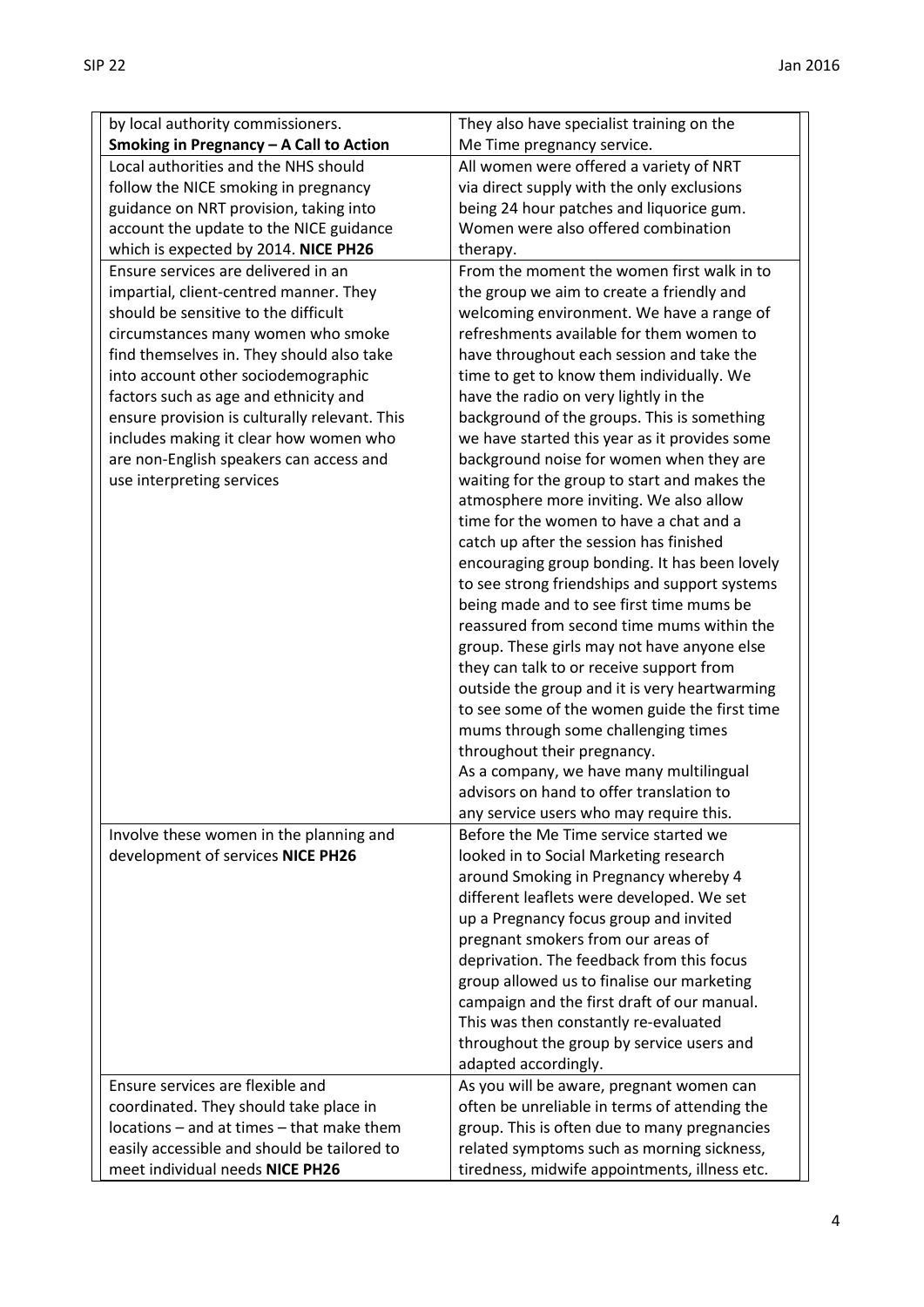|                                            | Therefore, if a situation has arisen were they                              |
|--------------------------------------------|-----------------------------------------------------------------------------|
|                                            | were unable to attend the group one week;                                   |
|                                            | we have always been able to offer a home                                    |
|                                            | visit to ensure they have an adequate supply                                |
|                                            | of NRT and are at the right stage in their quit.                            |
|                                            | There have also been a large handful of                                     |
|                                            | women who have been unable to attend                                        |
|                                            | groups due to shift patterns in work and we                                 |
|                                            | have been able to offer these women home                                    |
|                                            | visits around their weekly shifts including                                 |
|                                            | evening and weekend home visits. This has                                   |
|                                            | often been difficult, with numerous last                                    |
|                                            | minute cancellations and out of hour's home                                 |
|                                            | visits, but through our flexibility it has meant                            |
|                                            | we could rearrange again at their next                                      |
|                                            | availability and ensure they are still on the                               |
|                                            | way towards their quit.                                                     |
| Collaborate with the family nurse          | We have developed strong relationships with                                 |
| partnership pilot and other outreach       | a number of local organisations, in particular                              |
| schemes to identify additional             | we have been able to link in with Homestart,                                |
| opportunities for providing intensive and  | the breast feeding support agency. They                                     |
| ongoing support. (Note: family nurses      | have been coming in to our group to deliver                                 |
| make frequent home visits.) NICE PH26      | our Breast Feeding Session where they can                                   |
|                                            | provide information and guidance on                                         |
|                                            | breastfeeding and many of the women then                                    |
|                                            | choose to attend HomeStart groups on Breast                                 |
|                                            | Feeding and Bump Start.                                                     |
| Work in partnership with agencies that     | Having a wealth of literature available on our                              |
| support women who have complex social      | resource table covering a wide range of                                     |
| and emotional needs. This includes         | common pregnancy problems and advice has                                    |
| substance misuse services, youth and       | proved a great success. This table has allowed                              |
| teenage pregnancy support and mental       | women to access other services aimed at                                     |
| health services. NICE PH26                 | improving health and wellbeing. These                                       |
|                                            | include; Healthy start vouchers, Homestart,                                 |
|                                            | Forum housing, NHS services etc. When                                       |
|                                            | signing up to the programme we have offered                                 |
|                                            | referrals in to other NHS services such as Drug                             |
|                                            | and alcohol, Sexual health, Mental Health and                               |
|                                            | Weight management. We now have robust<br>referral systems set up with these |
|                                            | agencies.                                                                   |
| Partners and other in the Household who    | Significant others were invited to join in                                  |
| smoke                                      | with the pregnant service users quit.                                       |
| Provide clear advice about the danger that | Specialist advisors would go through the                                    |
| other people's tobacco smoke poses to      | risks and dangers of second hand smoke                                      |
| the pregnant woman and to the baby $-$     | and promotion of smoke free homes both                                      |
| before and after birth.                    | during group sessions and home visits. We                                   |
| Recommend not smoking around the           | were unable to invite significant others                                    |
| pregnant woman, mother or baby. This       | along to the group sessions as it was                                       |
| includes not smoking in the house or car.  | strictly a female only group but during                                     |
| Offer partners who smoke help to stop      | home visits we often supported partners,                                    |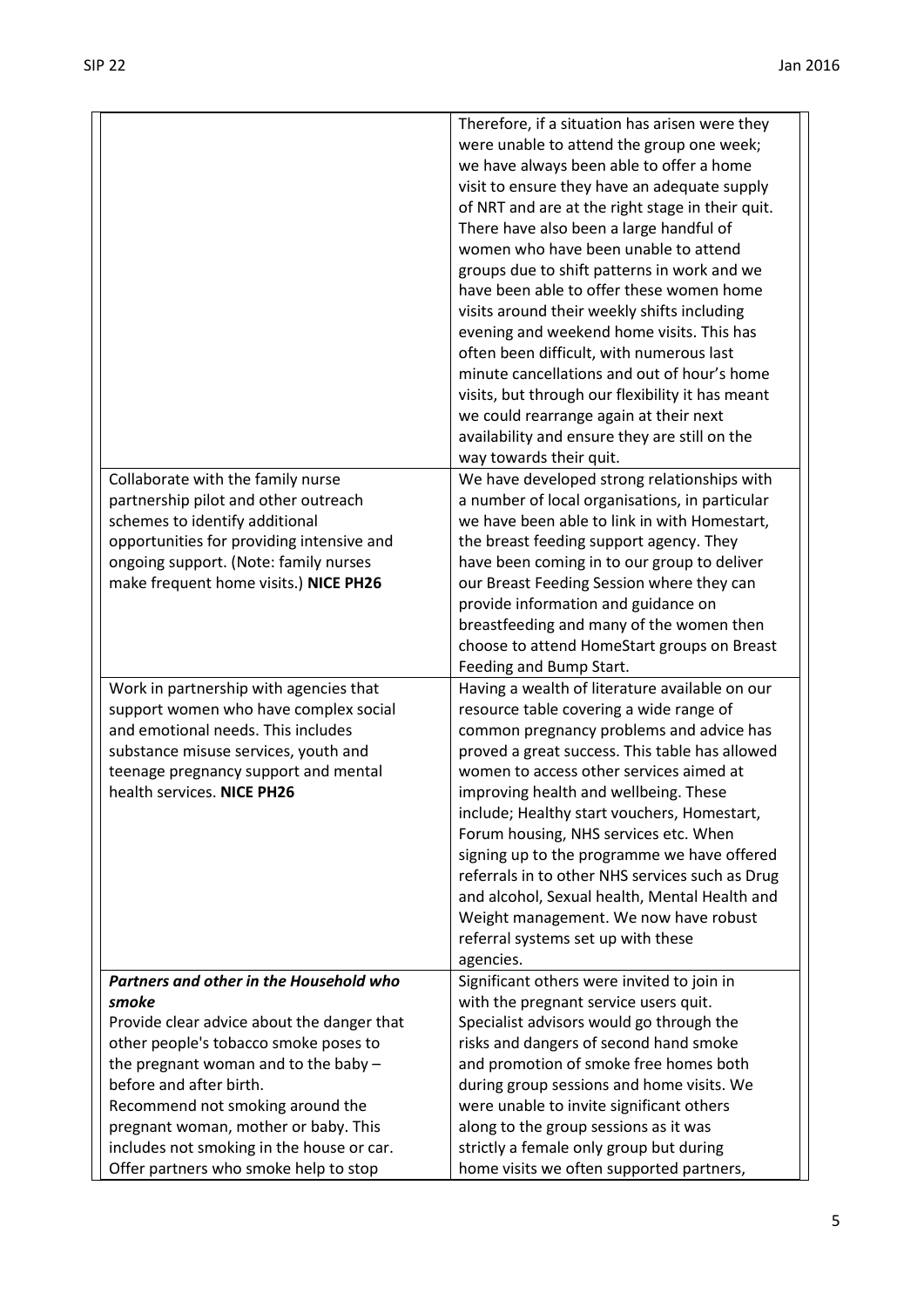| using a multi-component intervention that    | parents and friends to quit alongside the   |
|----------------------------------------------|---------------------------------------------|
| comprises three or more elements and         | pregnant service user via the local voucher |
| multiple contacts. Discuss with them         | scheme.                                     |
| which options to use $-$ and in which order, |                                             |
| taking into account: their preferences       |                                             |
| contra-indications and the potential for     |                                             |
| adverse effects from pharmacotherapies       |                                             |
| such as NRT the likelihood that they will    |                                             |
| follow the course of treatment their         |                                             |
| previous experience of smoking cessation     |                                             |
| aids.                                        |                                             |
| Do not favour one medication over            |                                             |
| another. Together, choose the one that       |                                             |
| seems most likely to succeed taking into     |                                             |
| account the above NICE PH26                  |                                             |
|                                              |                                             |

#### **Evaluation**:

*(formal and informal, was it published, if an evaluation has not been carried out please explain why not - funding?)*

From the 168 clients who registered on our service from 1st April 2014 – 31st March 2015 100% set quit dates, 80 (47%) became successful 4 week quitters, and 53 (32%) then went on to become 12 week quitters. We had 9 repeat sign ups who had either relapsed or were lost to follow up for their first quit date, all of whom signed up again within the same pregnancy.

Although the number of 4 week quitters is lower than 2013/2014, the percentage of 4 week quitters becoming 12 week quitters is higher (66%) compared to last year (59%). This is showing the new design of the course is focusing more on relapse prevention and when we do manage to get the women to quit, they predominantly remain smoke free at 12 weeks.

Seventy six percent of the 168 sign ups resided in the 20% most deprived postcodes on Wirral which still remains higher than our 65% target set in our KPIs. All women who completed the Rosenburg Self Esteem scale upon signing up to the course had increased or remained constant after the 12 week intervention.

**Ninety eight** percent of quits were CO validated which is much higher than the national average of 69% and the 85% requested from the DH's Stop smoking delivery and monitoring guidance but, most importantly, it is above our 85% target set out in our KPIs.

The majority of women accessing the service were aged between 20-30 with % (105) of the women fitting in to this category. This was followed by ages 31-40 (33), 17-19 (24), under 16 (4) and only two women registering over the age of 41.

Thirty nine percent of the women using our service were Routine & Manual workers, thirty percent were Unemployed or Never Worked followed by Home Carer (9%), Intermediate (7%), Sick, disabled or Unable to work ( 5%), Managerial and Professional (4%), Full Time Student (4%) and Unable to code (2%),

In addition to the 168 sign ups of pregnant smokers, we have also supported 25 significant others registered with our service which has consisted of partners, friends and family members. From this we successfully helped 10 significant others to remain smoke free at 4 weeks and 4 at 12 weeks.

**Costs**:

*(revenue and capital, include detail about equipment costs - CO monitors etc)*